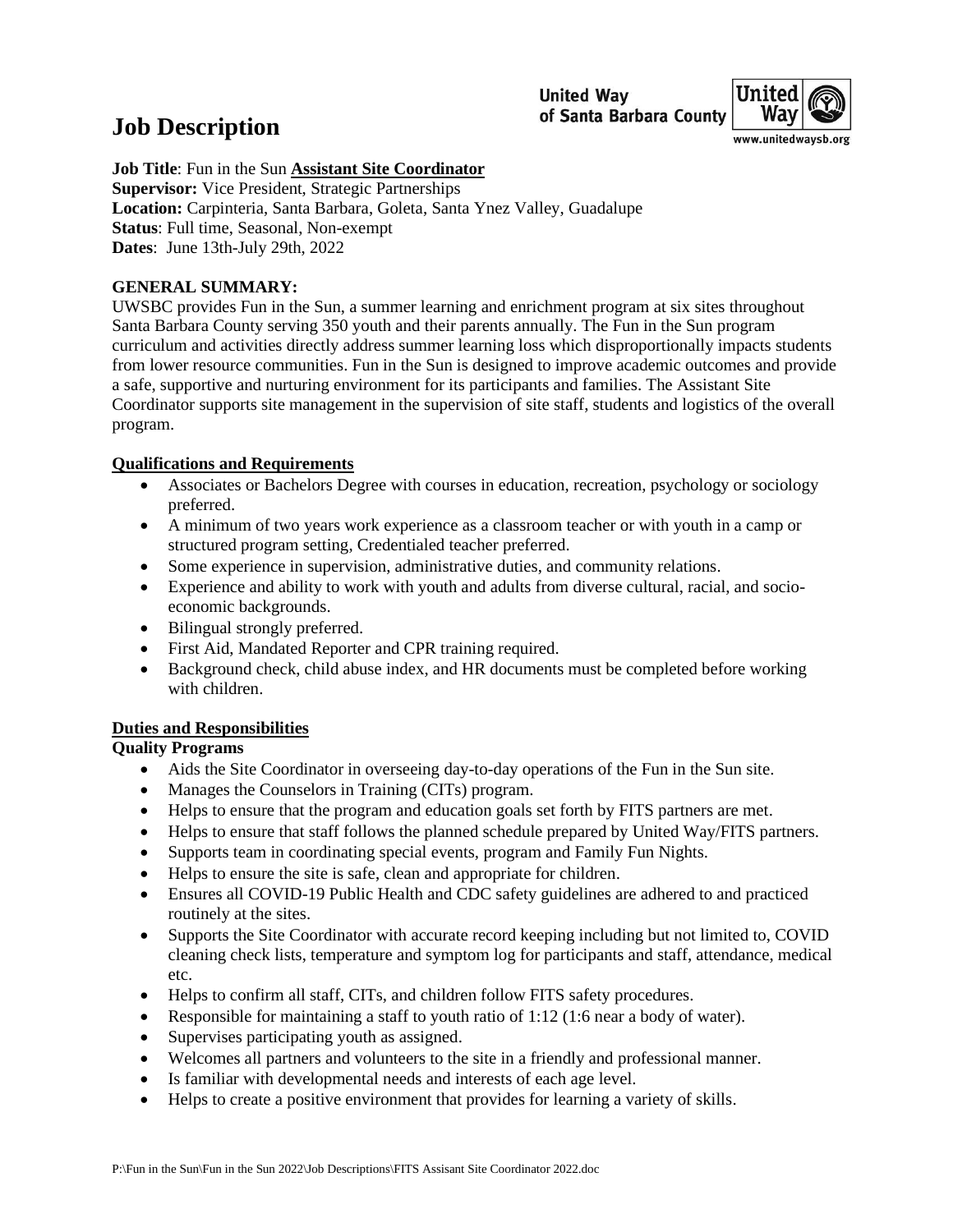• Assists the Site Coordinator to oversee the condition of site as a whole, takes preventative measures to avoid damage, and reports damages immediately.

#### **Staffing**

- Assists the Site Coordinator in supervision of site, staff, and CITs as it relates to general FITS job performance (e.g., attendance, attitude, relationship with children and staff, following staff policies).
- Responsible for helping Site Coordinator conduct weekly staff meetings with all program leaders.
- Helps review weekly activity calendars for all Program Leaders.
- Works with Program Leaders if assistance is required.
- Encourages Program Leaders to use supplies provided for daily activities and projects.
- Substitutes for Site Coordinator or Program Leader in the event of an absence.
- Helps collect weekly timesheets from Program Leaders and check for accuracy.

## **Reporting & Communication**

- Responsible for keeping accurate attendance records.
- Responsible to maintaining accurate, daily records of COVID safety/cleaning procedures including cleaning schedules, temperature and symptoms check,
- Responsible for submitting up-to-date records of student attendance, COVID checks, contact info etc..
- Confers regularly with Site Coordinator and the Vice President, Strategic Partnerships concerning problems, concerns, needs and unusual circumstances.
- Responsible for the inventory of supplies at end of summer.

## **General**

- Is familiar with United Way's Fun in the Sun policies and procedures.
- Attends ALL staff meetings, trainings and workshops.
- Informs the Fun the Sun Project Manager of any program changes.
- Assists other program staff with special events.
- Responsible for notifying and reporting any problems or concerns of parents and/or children to the Director of Strategic Partnerships.
- Is a positive role model for children.
- Performs other duties as assigned.
- Attends a paid, 3-hour debriefing session at the end of the program (August).

## **General Skills**

- Exceptional organizational skills.
- Some experience supervising others.
- To perform this job successfully, an individual must be able to perform each essential duty satisfactorily. The requirements listed below are representative of the knowledge, skills and/or abilities required. Reasonable accommodations may be made to enable individuals with disabilities to perform the described functions.

## **Language Skills**

• Ability to speak, write, or understand Spanish is desired.

## **Computer Skills**

• Ability to use word processing, spreadsheet, and database applications. Ability to learn various software programs.